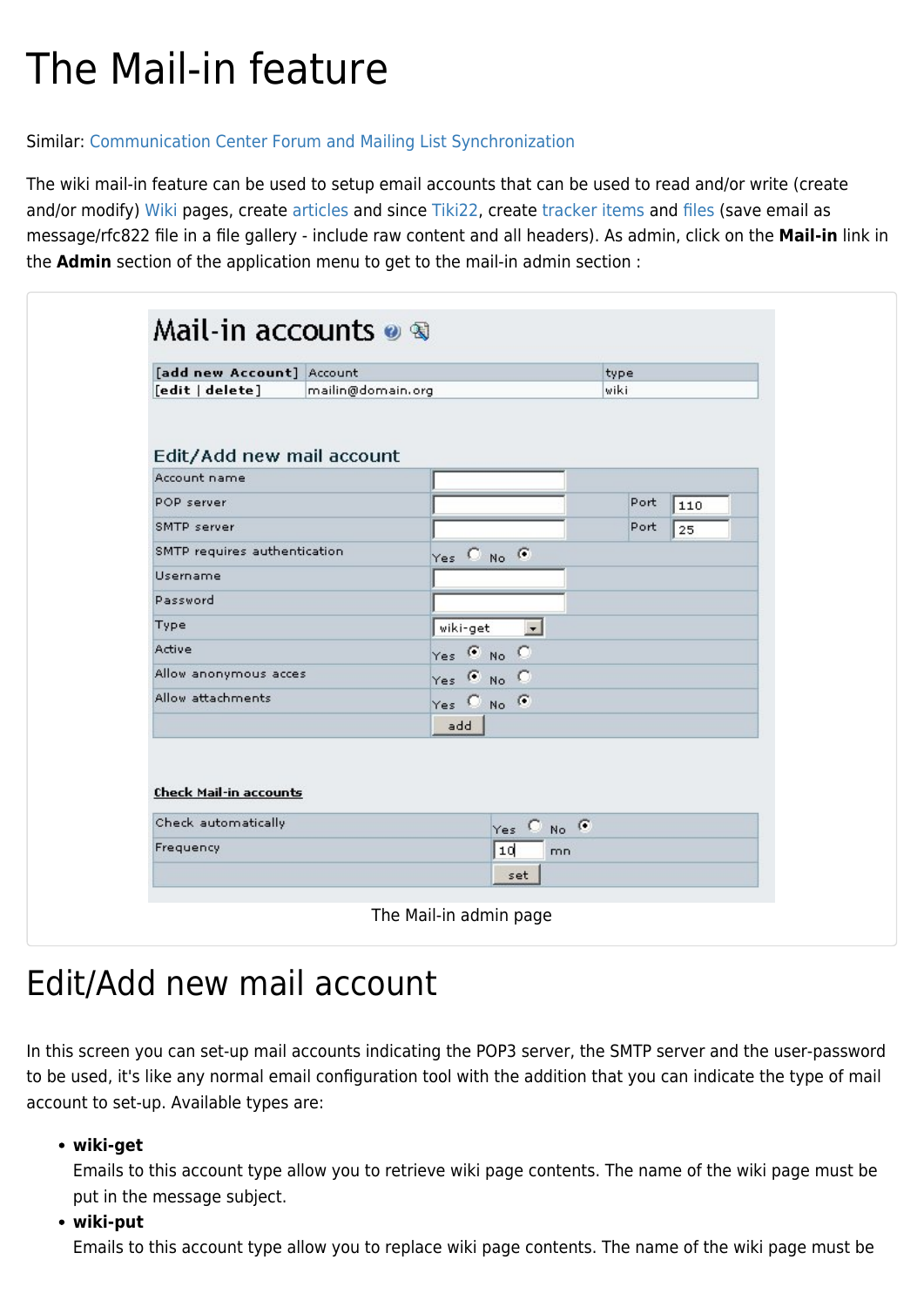put in the message subject. The original wiki page is replaced by the body of the email.

## **wiki-append**

Emails to this account type allow you to append data to a wiki page. The name of the wiki page must be put in the message subject. The whole body of the email is appended to the original wiki page. Usage example: change history.

## **wiki-prepend**

Emails to this account type allow you to prepend data to a wiki page. The name of the wiki page must be put in the message subject. The whole body of the email is added to the top of the original wiki page.

### **wiki**

Wiki accounts can be used to GET, PUT and APPEND wiki pages, the body of the email is the page content, the subject is used to indicate what to do.

- GET:pagename
- PUT:pagename
- o APPEND: pagename
- o PREPEND: pagename

# **article-put**

Emails to this account type allow you to post articles. The title of the article must be put in the message subject. The whole body of the email is being used as article header. The topic and type of the article can be specified at the mail-in account configuration.

# Other parameters

**Active**

Says whether the account is to be checked or not.

### **Allow anonymous access**

Says whether anonymous users (regarding of their email address) can use this feature or not. If this parameter is set to 'No', and a user sends a mail to a mail-in account from an adress that is not in TikiWiki users list, Then the system will send a mail to this user saying that he can not use this feature.

**Allow attachments**

Says whether mail attachments are to be added or not.

# **Check automatically**

If this parameter is set to 'yes' the system will automatically check all active mail-in accounts according to the 'Frequency' parameter.

**(Tiki 2.0) Discard to the end from**

The end of the message (for a put, append, preprend) will be deleted after the string you give. If you leave this box empty then no text from the body of the email will make it on to the wiki page.

# Improvements in Tiki12

Mail-in service has been fixed and updated in [Tiki12](https://doc.tiki.org/Tiki12)

The new things include

- Structure routing. Link mailed-in content to a structure. User filters specify routing rules.
- Inline images (HTML email). These pages are written in HTML.
- Permission checking. There was previously no permission checking!
- Users are required to have both edit and attach permissions to save a wiki page